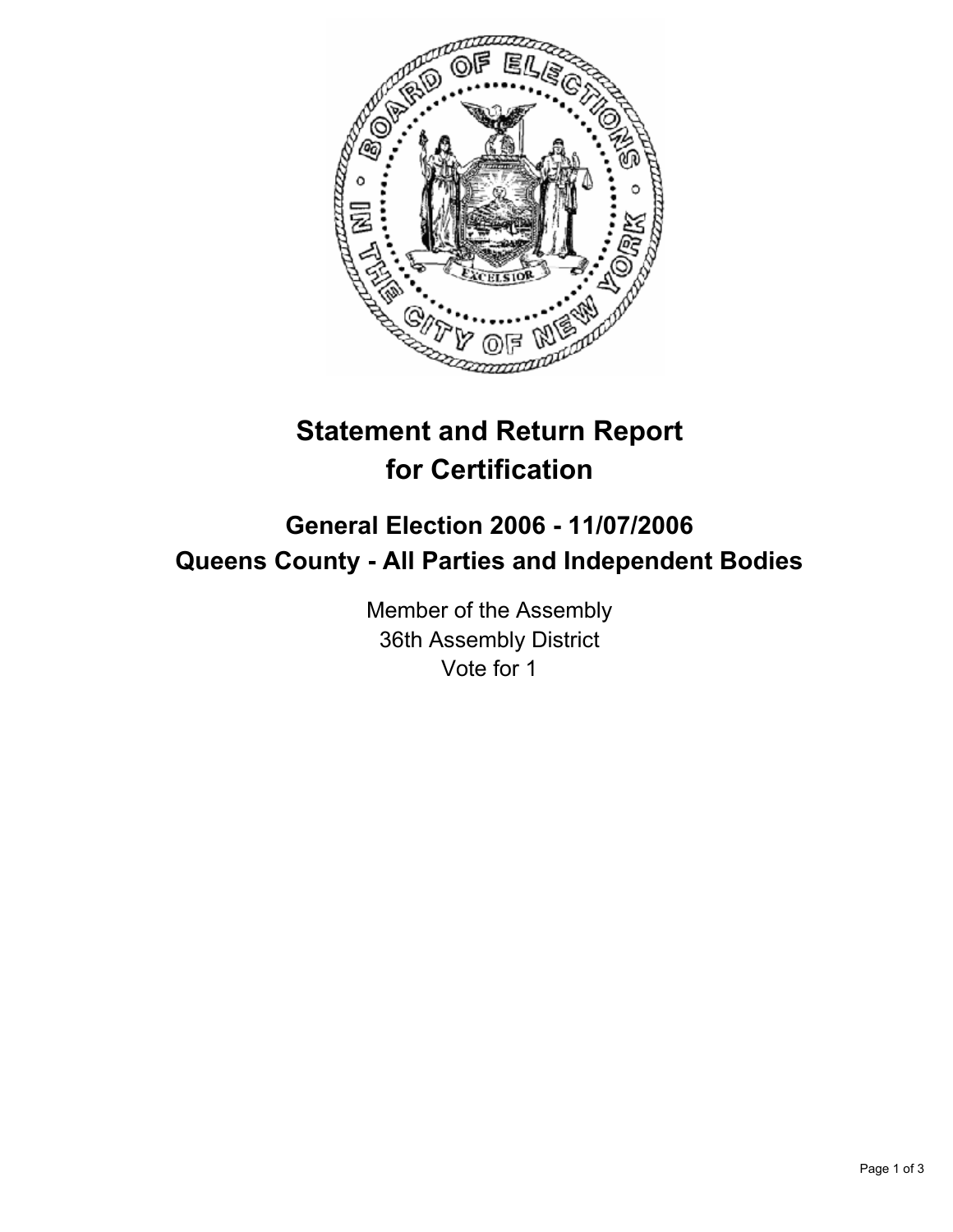

### **Assembly District 36**

| PUBLIC COUNTER                        | 16,661 |
|---------------------------------------|--------|
| <b>EMERGENCY</b>                      | 0      |
| ABSENTEE/MILITARY                     | 206    |
| <b>AFFIDAVIT</b>                      | 434    |
| <b>Total Ballots</b>                  | 17,479 |
| MICHAEL N GIANARIS (DEMOCRATIC)       | 11,540 |
| MICHAEL N GIANARIS (WORKING FAMILIES) | 1,035  |
| DONALD DUCK (WRITE-IN)                |        |
| DUMB (WRITE-IN)                       |        |
| <b>JIM GARVEY (WRITE-IN)</b>          |        |
| <b>Total Votes</b>                    | 12,578 |
| Unrecorded                            | 4.901  |